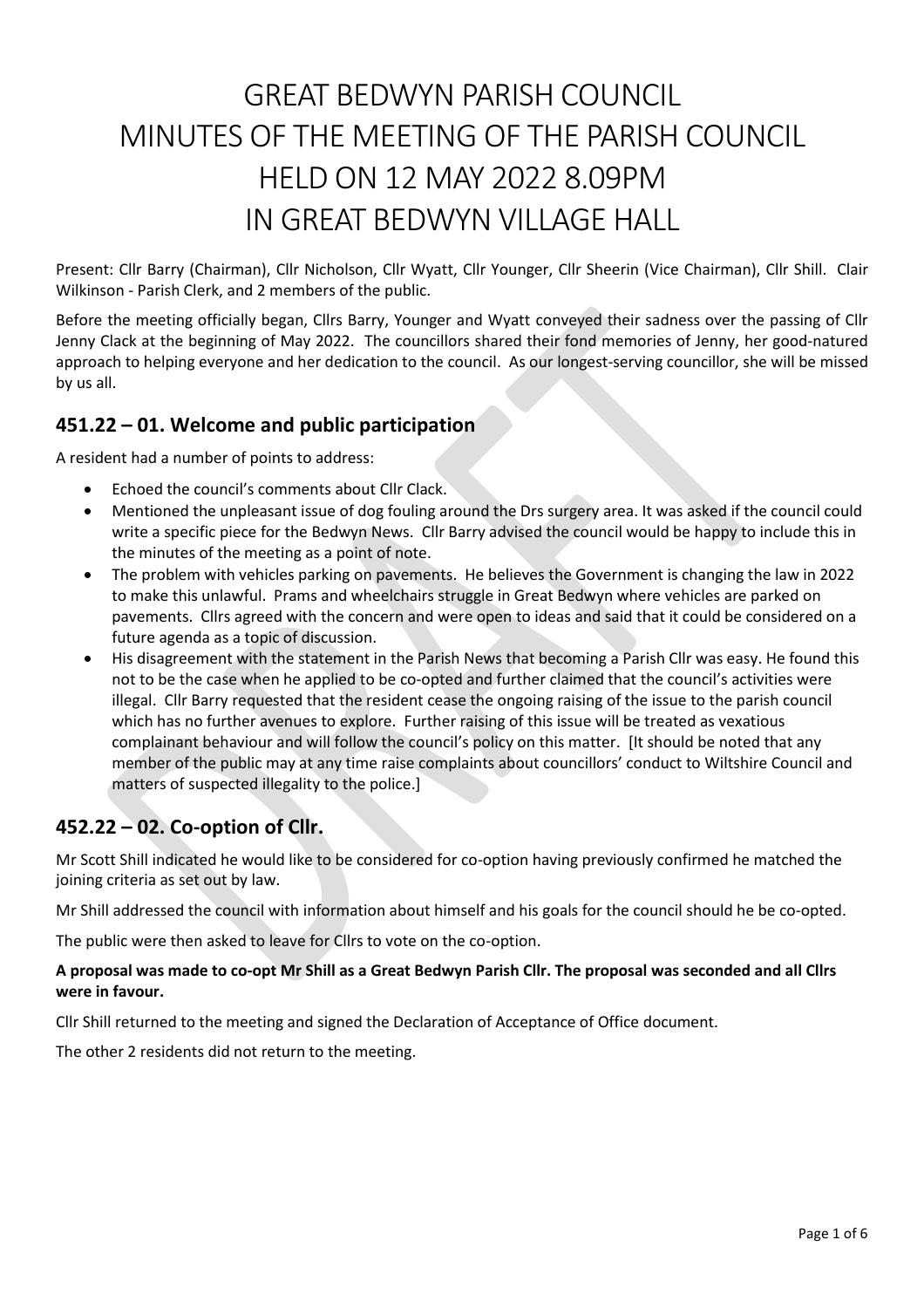# **453.22 – 03. Apologies for absence and vote to approve them.** None

# **454.22 – 04. Declarations of interest.** None

## **455.22 – 05. Approval of the Extraordinary meeting minutes from 28 February 2022**

No changes

**The minutes of the meeting of 28 Feb 2022 were proposed as an accurate record of the meeting. The proposal was seconded and all Cllrs were in favour.**

# **455.22 – 06. Approval of Minutes from 10 March 2022**

No changes

**The minutes of the meeting of 10 Mar 2022 were proposed as an accurate record of the meeting. The proposal was seconded and all Cllrs were in favour.**

| Owner                 | <b>Minute ref</b> | <b>Action</b>                                                                                                                                                                                                          |  |
|-----------------------|-------------------|------------------------------------------------------------------------------------------------------------------------------------------------------------------------------------------------------------------------|--|
| Cllr Barry            | 414.22-3          | Write an article for the Bedwyn Parish News on the need for more residents to be co-<br>opted as Cllrs. DONE                                                                                                           |  |
| <b>Clerk</b>          | 419.22-8          | Make sure the approved 2022/23 budget figures are on the council's website DONE                                                                                                                                        |  |
| <b>Cllr Nicholson</b> | 421.22-10         | Arrange for quotes for playground repairs. To advise Clerk when the item needs to<br>be on a council agenda. DONE. Painting wooden areas quoted for. Cllr Nicholson to<br>raise a new agenda item for further repairs. |  |
| Clerk                 | 422.22-11         | Bring the Flood Action Plan item back on March agenda for follow up & progress.<br>Liaise with Mr Hitchman. Now May agenda. Now July agenda.                                                                           |  |
| Clerk                 | 435.22-5          | Ask Ward Cllr Wheeler about shutting High Street for a Jubilee event. DONE. Not<br>possible to shut High Street as it's a bus route.                                                                                   |  |
| Clerk                 | 436.22-7          | Update the Complaints policy as detailed and load onto the website DONE                                                                                                                                                |  |
| <b>RFO</b>            | 437.22-8          | RFO to check with insurance company the level of cover for the play area - vandalism,<br>theft and public liability etc. DONE. Levels ok.                                                                              |  |
| Clerk                 | 437.22-8          | Clerk to update Play Area RA with required changes DONE.                                                                                                                                                               |  |
| Clerk/Cllr            | 437.22-8          | Clerk to update Wiltshire Council on damaged bollard - DONE                                                                                                                                                            |  |
| Sheerin/Cllr<br>Barry |                   | Clerk to add to next agenda the consideration of the maintenance levels of the shed<br>area and the ownership of the strimmer - DONE                                                                                   |  |
|                       |                   | Cllr Sheerin and Cllr Barry to fully review the Open Spaces Risk Assessment and come<br>back to council will suggestions/comments. Moved to July 2022                                                                  |  |
| Clerk                 | 438.22-9          | Add maintenance grant request from the Drs surgery for their defib to May agenda.<br><b>DONE</b>                                                                                                                       |  |
| Clerk                 | 439.22-10         | Update Financial Regulations as approved and load onto the website. DONE                                                                                                                                               |  |
| Cllr Wyatt            | 441.22-12         | To draft a survey response to the North Wessex Downes AONB survey and sent to all<br>other Cllrs for approval before submitting. DONE                                                                                  |  |
| Clerk                 | 446.22-17         | Advise resident of update in regard to the tree. Ask after size of sapling and<br>protection. DONE. Will add to future agenda when response known.                                                                     |  |

#### **456.22 – 07. Review of action points from last meeting** (completed items in grey)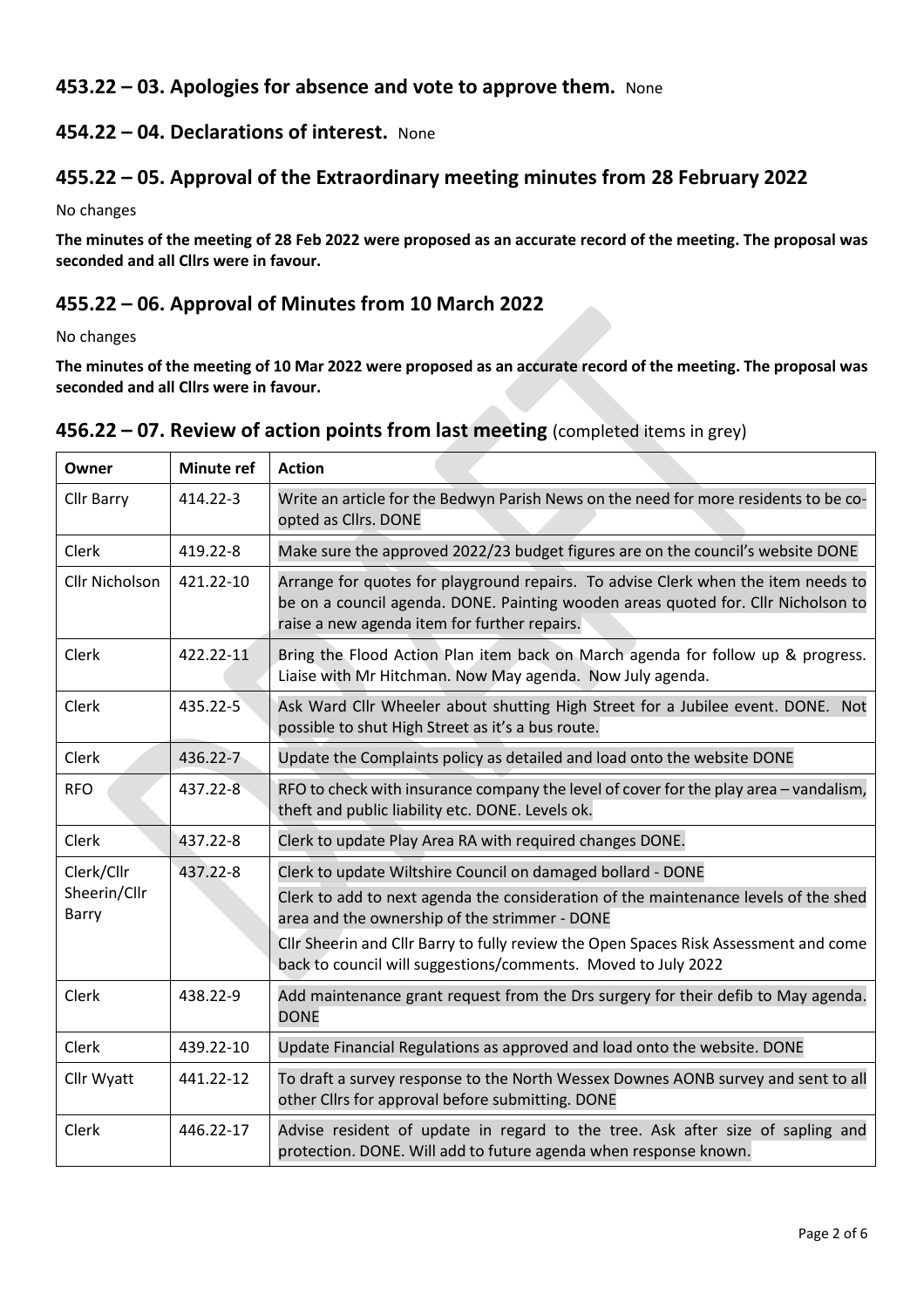| Owner          | <b>Minute ref</b> | <b>Action</b>                                                                                                                                                                                     |  |
|----------------|-------------------|---------------------------------------------------------------------------------------------------------------------------------------------------------------------------------------------------|--|
| Cllr Nicholson | 446.22-17         | To locate a suitable site for the apple tree. DONE. Cllr Nicholson has a site in mind.<br>Enquiries will need to be made before siting the tree.                                                  |  |
| Cllr Wyatt     | 446.22-17         | Advise Clerk when an item for new copse of trees should be added for consideration.<br>Item to be removed. Cllr Wyatt to request a new agenda item when the matter is to<br>be discussed further. |  |
| Clerk          | 447.22-18         | Provide information on speed calming signs. Add to next agenda for consideration.<br>ONGOING INVESTIGATIONS AT PRESENT.                                                                           |  |
| <b>Clerk</b>   | 447.22-18         | Add traffic survey results to the council website DONE                                                                                                                                            |  |
| <b>Clerk</b>   | 448.22-19         | Invite Tottenham Estate to talk to the council about their long-term plans. PENDING                                                                                                               |  |
| Clerk          | 450.22-21         | Arrange annual council meeting for May 2022 DONE                                                                                                                                                  |  |

# **457.22 – 08. Annual review of council's Open Spaces risk assessment and vote on any appropriate action to take.**

Cllr Sheerin is to get this completed as soon as possible. Items scoring over 15 will be reviewed for updated actions to take.

# **458.22 – 09. Annual review of council's Financial risk assessment and vote on any appropriate action to take.**

Cllrs had reviewed the document prior to the meeting.

**A proposal was made to approve this risk assessment for the next 12 months. The proposal was seconded and all Cllrs were in favour.**

# **459.22 – 10. Annual update from local LINK scheme.**

Cllrs had read the review prior to the meeting. There were no comments or concerns.

# **460.22 – 11. Finance. Approve grant request of £165.00 from the Doctors Surgery to fund the annual maintenance package for the defibrillator.**

**A proposal was made to approve this grant of £165.00 to the surgery. The proposal was seconded and all Cllrs were in favour.**

# **461.22 – 12. Approve grant request for £150 to Sarah Richardson via the LINK scheme to fund a Jubilee picnic event.**

**A proposal was made to approve this grant of £150 for the Jubilee picnic. The proposal was seconded and all Cllrs were in favour.**

# **462.22 – 13. Approve Section 1 of the AGAR for the annual external audit – Annual Governance Statement.**

**A proposal was made to approve section 1 of the AGAR. The proposal was seconded and all Cllrs were in favour.**

The document was signed as appropriate.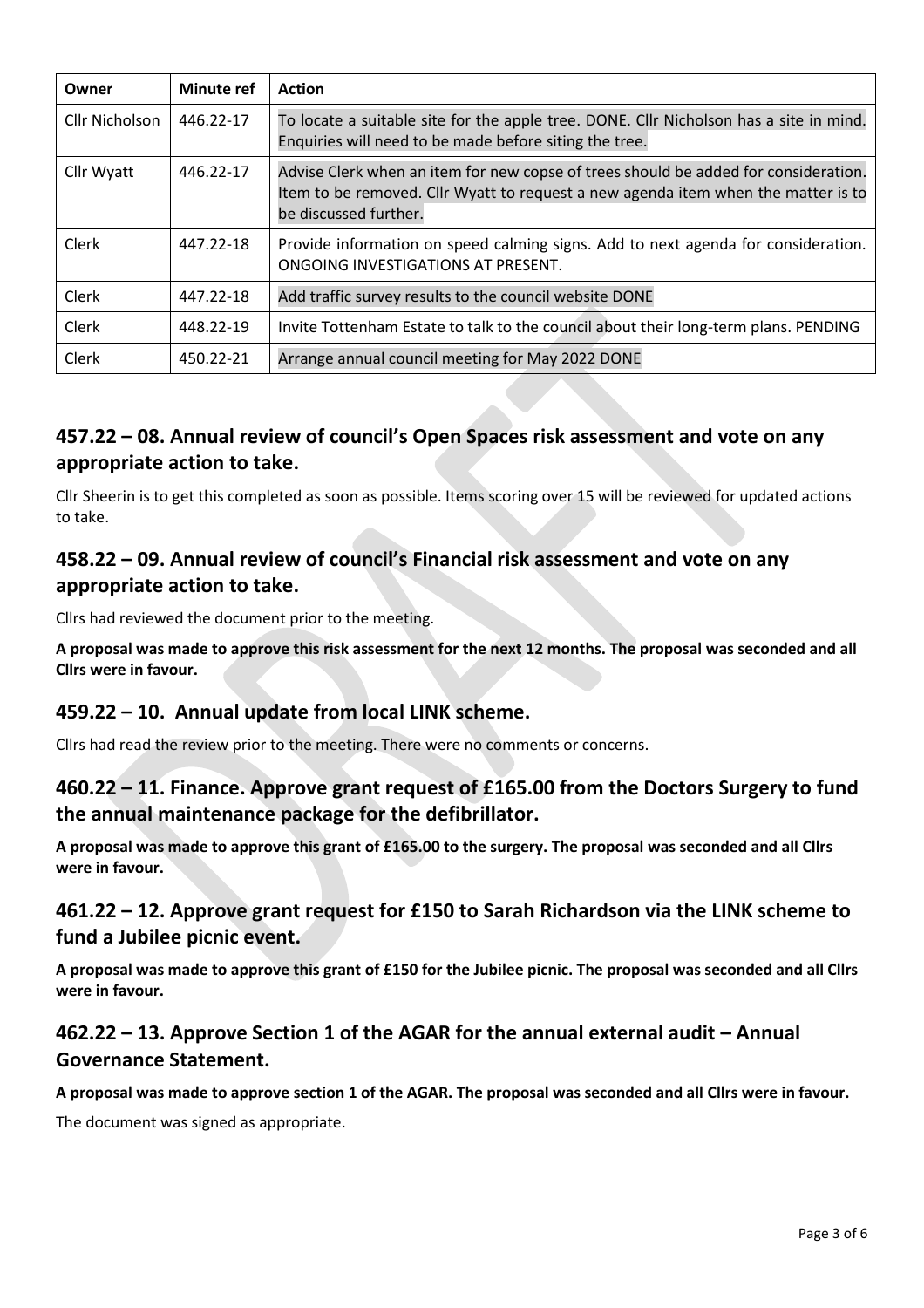# **462.22 – 13. Approve Section 2 of the AGAR for the annual external audit – Accounting Statement.**

**A proposal was made to approve section 2 of the AGAR. The proposal was seconded and all Cllrs were in favour.**

The document was signed as appropriate.

# **463.22 – 14. Approval additional 4 hours employment per month for the Responsible Financial Officer, backdated to April 2022.**

Cllr Barry briefed the council that the RFO hours needed to be increased from 10 per month to 14 per month. One extra duty is the need for a monthly update of budget vs expenditure so that Cllrs can monitor the councils spending and ensure budgeted funds are spent as required.

**A proposal was made to approve the additional 4 hours employment per month for the RFO, backdated to April 2022. The proposal was seconded and all Cllrs were in favour.**

The Clerk is to make sure the RFO's job description and contract is updated.

# **464.22 – 14. Approval of delegated powers for the Clerk, with guidance from Cllr Nicholson to spend £300 on the purchase of preservative solution for the wooden area of the playground; and hire a contractor to apply the solution.**

**A proposal was made to approve this delegated power for £300 expenditure on the play area. The proposal was seconded and all Cllrs were in favour.**

# **465.22 – 14. "Together for our Planet" update from Cllr Wyatt.**

Good progress has been made. The survey is now complete and results are being reviewed. The thermal energy surveys have ended for the year as the weather is now too warm.

Events are planned to help people learn more about aspects of energy savings.

Grant funding from ARK has been approved. Will be looking to create a garden that slows the effects of flooding.

# **466.22 – 15. To note the delegated power expenditure of the Great Green Bedwyn project grant funds since the March meeting.**

These were:

- $\bullet$  £479.88 March 17<sup>th</sup> Purchase of Infrared camera and Zoom Pro annual subscription.
- $\pm$  750.00 April 8<sup>th</sup> Climate Officer contract payment for Feb and March hours work.

The expenditure was noted and there were no comments or concerns.

# **467.22 – 16. Contract renewal for grass cutting at Recreation field, play area and cemetery.**

Tenders had gone out but only one quote had been received from Last's.

The council agreed that 3 quotes should be obtained to ensure best value for money for the contract.

It was suggested that Last's be approached to do the next quarter of cutting at their new rate of £1230 plus VAT per quarter and the council would endeavour to review 3 quotes in July.

**A proposal was made to approve the next 3 months grass cutting from Last's at a cost of £1230 plus VAT per quarter and the council will review the tender at the July meeting. The proposal was seconded and all Cllrs were in favour.**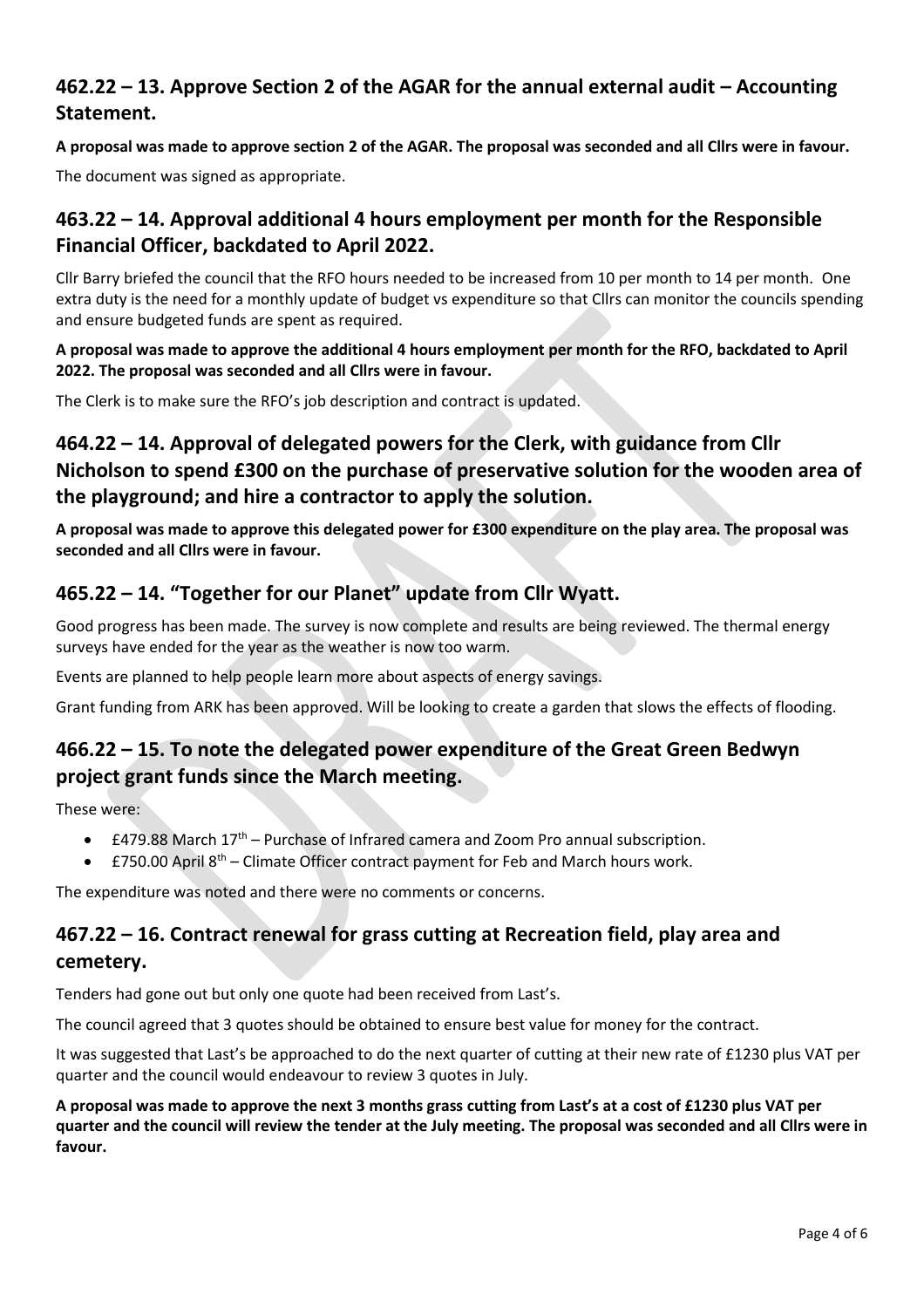# **468.22 – 17. Approval of plans for council's owned strimmer and the Footpath group.**

#### **A proposal was made to sell the strimmer to the footpath group for £1. The proposal was seconded and all Cllrs were in favour.**

Cllr Sheerin will provide the invoice details to the RFO and the RFO will ensure the strimmer is no longer mentioned on the council's insurance.

#### **469.22 – 18. Planning report. Cllr Younger gave the planning report as follows:**

- Cllr Younger was voted in as Chairman for the committee for the forthcoming year.
- 5 residents attended the meeting.
- 63 Church Street has been approved by Wiltshire Council with conditions to be met.
- 8-9 High Street was voted to object to the planning application and request the planning officer from Wiltshire Council visit the site.

#### **470.22 – 19. Finance report.** Cllr Barry gave the finance report as follows to 29/04/22:

#### Great Bedwyn Parish Council Finance Report 29 Apr 2022 **Cheques Since Last Meeting Date** Payee **Description** Cheque # Gross f VAT £ Net £ 09/03/2022 Karina Nicholson Play area sign 1659 41.88 6.98 34.90 31/03/2022 Clair Wilkinson 253.40 253.40 **Clerks salary March** 1660 RFO Salary March and Expenses (Feb-M 1661 31/03/2022 Nina Hempstock 150.23 150.23 09/03/2022 DCK Accounting Payroll March 30.00 5.00 25.00 1662 31/03/2022 HMRC **Employee Tax March** 1663 63.20 63.20 17/03/2022 Ramsbury Estates **Allotments Rent** 1664 250.00 250.00 1665 40.00 40.00 17/03/2022 Information Commissioner Data protection fee Infrared camera and Zoom VC standard 17/03/2022 Sylvia Wyatt 1666 477.89 17.98 459.91 08/04/2022 Ruth Larkin Great Green Bedwyn Climate Officer 1667 750.00 750.00 01/04/2022 Last Landscaping 218.20 Grass cutting Jan-Mar 2021-22 1668 1,309.20 1,091.00 29/04/2022 Clair Wilkinson **Clerks salary April and Expenses** 1669 260.78 260.78 29/04/2022 Nina Hempstock **RFO Salary April** 1670 137.80 137.80 29/04/2022 HMRC **Employee Tax April** 1671 17.88 17.88 1672 29/04/2022 DCK Accounting **Payroll April** 36.00 6.00 30.00 3,818.26 254.16 3,564.10 **Total**

#### **Great Bedwyn Parish Council Bank Reconciliation at 29 Apr 2022**

|          | Balance b/fwd at 03 Mar 2022       | 102,347.65 |            |            |
|----------|------------------------------------|------------|------------|------------|
| Receipts |                                    |            | 11,246.00  |            |
| Payments |                                    |            |            | 3,818.26   |
|          | Balance c/fwd 29 Apr 2022          |            | 109,775.39 |            |
|          |                                    |            | 113,593.65 | 113,593.65 |
|          |                                    |            |            |            |
|          | <b>Balance per bank statements</b> |            |            |            |
| Account  | 51634                              | 25/04/2022 | 50,543.45  |            |
| Account  | 7018306                            | 10/04/2022 | 62,282.60  |            |
|          |                                    |            | 112,826.05 |            |
|          |                                    |            |            |            |
|          | Less outstanding cheques           |            |            |            |
| 1577     |                                    | 30.00      |            |            |
|          | 1606                               |            |            |            |
|          | 1642                               | 25.00      |            |            |
| 1657     |                                    | 444.00     |            |            |
| 1667     |                                    | 750.00     |            |            |
|          |                                    |            |            |            |